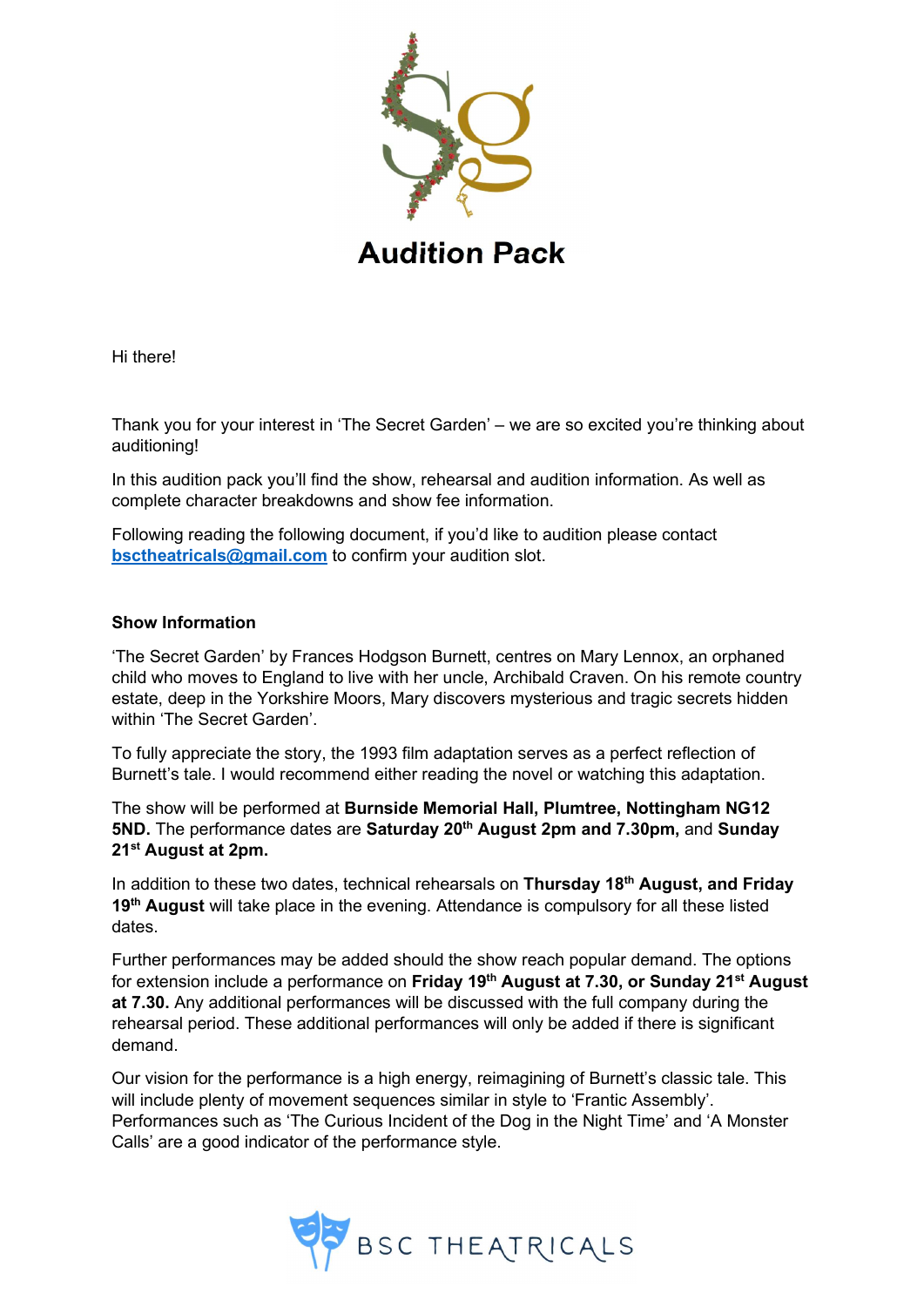## Rehearsals

Rehearsals will be held above at 'The Workshop', Wood Lane, in the grounds of Gedling House.

They will occur every Monday and Wednesday evenings from 7.30 – 10.00 (approx). Rehearsals begin on **Monday**  $6<sup>h</sup>$  **June** and will run continuously until the show dates.

Upon a successful audition, you will be invited to submit a rehearsal availability form, we will then create a rehearsal schedule that best reflects the overall cast availability.

Whilst we appreciate this is everyone's hobby, we do expect high levels of commitment from all our casts. This show does have limited rehearsal time, however, we will work with you to accommodate you as much as possible.

## **Auditions**

Auditions will be held in 15 minute slots, on Monday 30<sup>th</sup> May or Wednesday 1<sup>st</sup> June 2022. Individually you will meet with the director and movement director. We will ask you to perform a piece of script provided in advance and have an informal chat with our production team.

Please ensure you email bsctheatricals@gmail.com to confirm your audition slot. Please do tell us which role(s) you'd like to be considered for. We will send over the script for the largest role you are auditioning for.

Auditions will be held at the Reckless Dance Studio, above, The Workshop, adjacent to



Gedling House, Wood Lane, Gedling, Nottingham, NG4 4AD

SatNav will take you to Wood Lane, go under the bridge and up the lane, as the road bends sharp left, and there are two private roads to the right, first one is the School, take the second entrance (signpost Daisies Days child nursery & Meditation Centre) and go straight down the lane into Gedling House grounds, straight on at the mini roundabout, and up towards the car park. The Workshop is just after the house on the right.

To access the building, use the pedestrian door at the rear of the building

Due to the nature of our venue, we ask that you please wait in your car/outside the building until you are called forward by our team. Following your audition, we ask that you leave the venue immediately.

We will contact you via email, within 48 hours with the results of your audition. Unfortunately, due to high levels of demand, it is not always possible to offer a role to everyone who auditions.

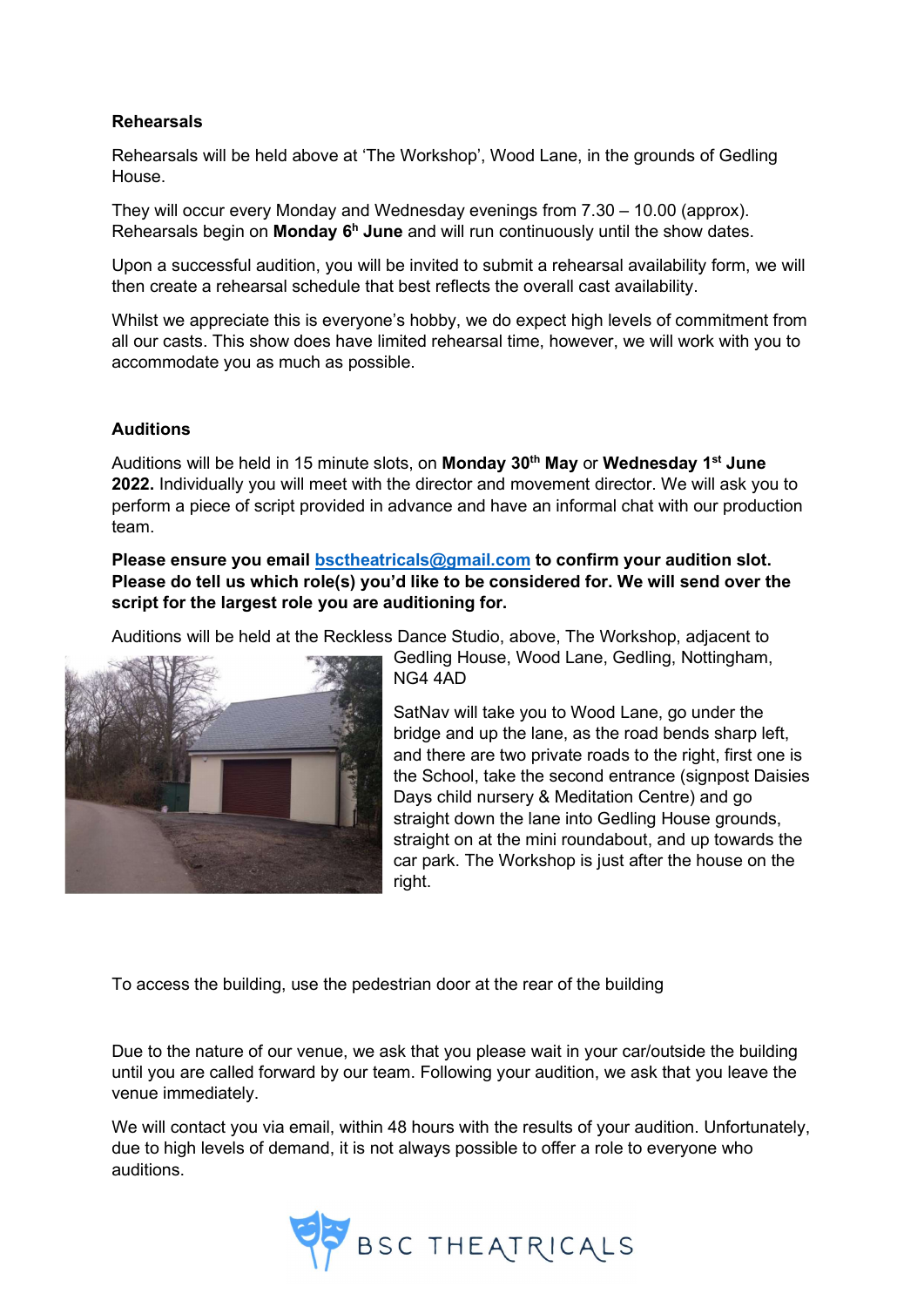If you have auditioned for a particular role, we may ask you to audition for another role during your slot. In these circumstances, we understand you are seeing the script with no time to prepare!

## Show Fees and Policy

BSC Theatricals does not charge a membership fee, instead we ask that you pay a one off 'show fee' of £35. This is counted as a contribution to the required stage insurance and costume costs.

We work with a variety of costume hire agencies to provide the highest quality costumes for our productions. It may be required for cast to purchase basic costume elements, such as shirts or 'everyday' accessories, these will be discussed throughout the rehearsal process.

Upon a successful audition, we will ask all the cast to sign a 'Code of Conduct' agreement, and confirmation form. Details will be held in accordance to our GDPR policy, which can be viewed on our website, or on request by emailing bsctheatricals@gmail.com.

Failure to comply with our 'Code of Conduct' agreement may result in you being re-cast and dropped from the show.

# Character Breakdowns

Roles are identified with a M for male identifying roles and F for female identifying roles.

**Mary Lennox (F) –** One of the adaptation's two protagonists, Mary is a ten-year-old girl, who, following the death of her parents in India is sent to live with her Uncle in Yorkshire. Mary changes dramatically throughout the play, evolving from a spoiled, unloved and unloving creature to a girl full of spirit and surrounded by friends.

Accent: RP Playing Age: 18-25

Colin Craven (M) – The other protagonist Colin, is Archibald Craven's son and heir. He was born shortly after the death of his mother. His childhood has been almost entirely bedridden, as a result, Colin is extremely imperious and gloomy. Like Mary, he undergoes a transformation, and becomes a vigorous optimist who will eventually win his father's love.

Accent: RP Playing Age: 18-25

Martha / Ayah (F) – Mary's friend and maidservant. Her simplicity and kindness are a great help to Mary. Martha represents the goodness of all the people of Yorkshire.

Ayah is a servant on Mrs Lennox – seen only in the first scene. Ayah requires a neutral accent.

Accent: Strong North Yorkshire and RP Playing Age: 18-25

Dickon (M) - Slightly older than Colin and Mary, Dickon is described as a "common moor boy." He has lived on the moor his entire life, and has a uniquely intimate relationship with

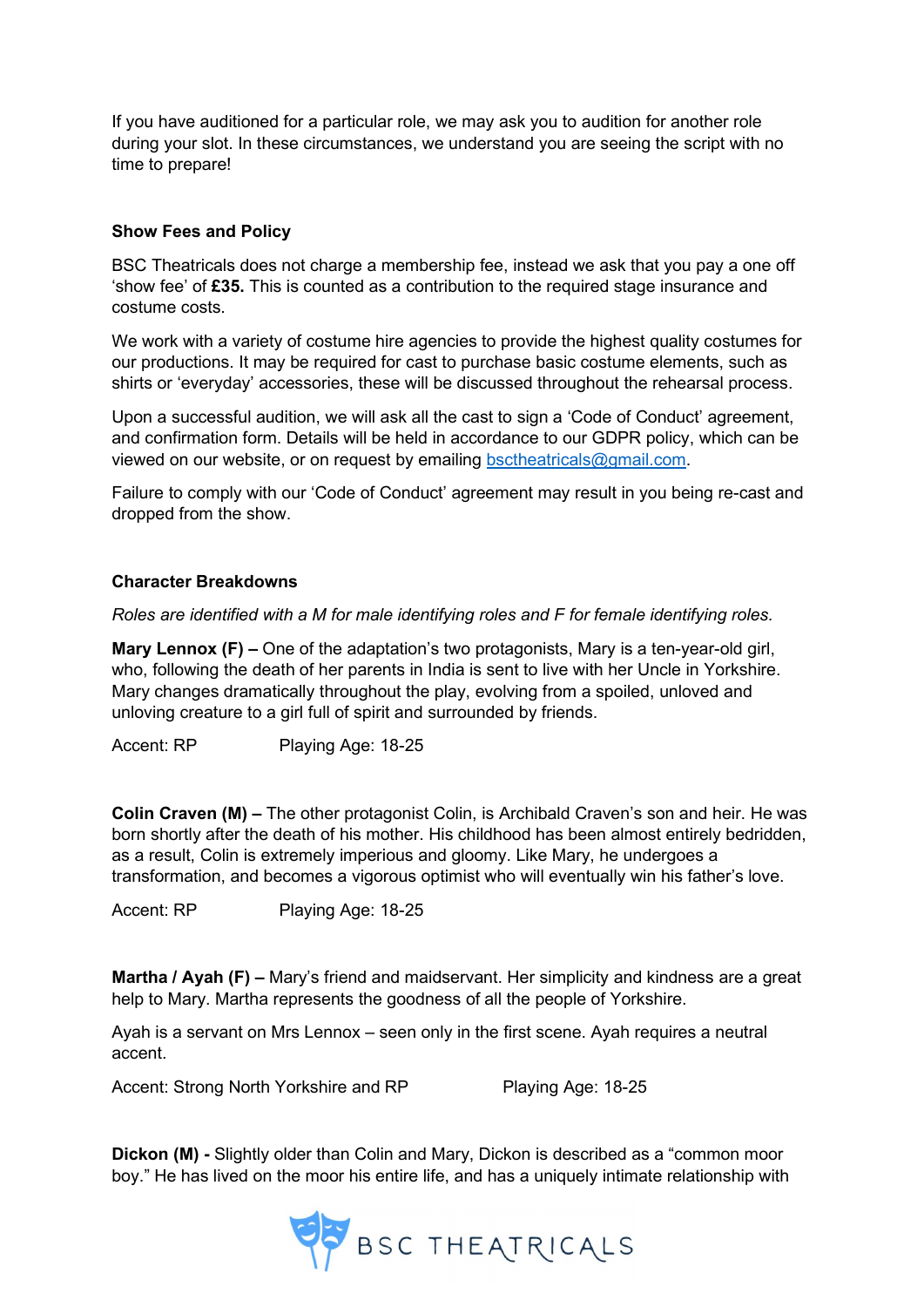the land. He has the power to tame wildlife, this also works with Colin and Mary, and is one of the central causes of their wondrous transformations.

Accent: Strong North Yorkshire Playing Age: 18-25

Mrs Medlock / Mrs Lennox (F) – The head servant at Misselthwaite Manor. She is distinguished by her punctilious obedience to Master Craven's odd rules. Beneath her rigid exterior, she like all the people of Yorkshire, is basically kind.

Mrs Lennox is Mary's mother who wanted to spend all her time attending parties and conversing with other beautiful and happy people. She didn't want to have a child, so when Mary was born, she was passed to Ayah to look after. Mrs Lennox shows great neglect for Mary and is shown to be evil and abusive to servants. She dies after the first scene.

Accent: Strong North Yorkshire and RP Playing Age: 40 - 70

Archibald Craven / Mr Lennox (M) – The master at Misselthwaite Manor. He has been in a crushing depression since the death of his wife. He spends most of his time abroad, since he wants to see neither his house, nor his son, Colin. He undergoes a change of heart when he sees that Colin has regained perfect health.

Mr Lennox is a very small part who appears in the first scene as Mary's father.

Accent: RP Playing Age: 40 - 70

Ben Weatherstaff / Inspector 1 (M) – The gruff elderly gardener who is only permitted to stay at Misselthwaite because he was a favourite of the late Mistress Craven. He introduces Mary to the robin and helps the children keep the secret of the garden. Ben also tended to the garden in the ten years it was locked away out of love and loyalty Mistress Craven. Although he is rather rough, Ben's essential kindness is fundamental to his character.

Inspector 1, is a small part who appears in the first scene.

Accent RP and North Yorkshire Playing Age: 40 - 70

**Dr Madeleine Brés / Mrs Phipps (F) – A** Swiss doctor, who Mr Craven visits to discuss his own condition. They have a slight chemistry developing throughout their scenes together.

This doubles with Mrs Phipps, a servant who works for Misselthwaite.

Accent: North Yorkshire and Swiss Playing Age: Any

Dr Craven / Mr Pitcher / Inspector 2 (M) – Archibald's brother and Colin's uncle, he tends to Colin during his illness. He is stuffy and officious, both Colin and Mary laugh at him at every opportunity. Described as a weak man, it is revealed he hopes for Colin's death so that he could inherit Misselthwaite.

Mr Pitcher is Archibald's servant who accompanies him on all his trips.